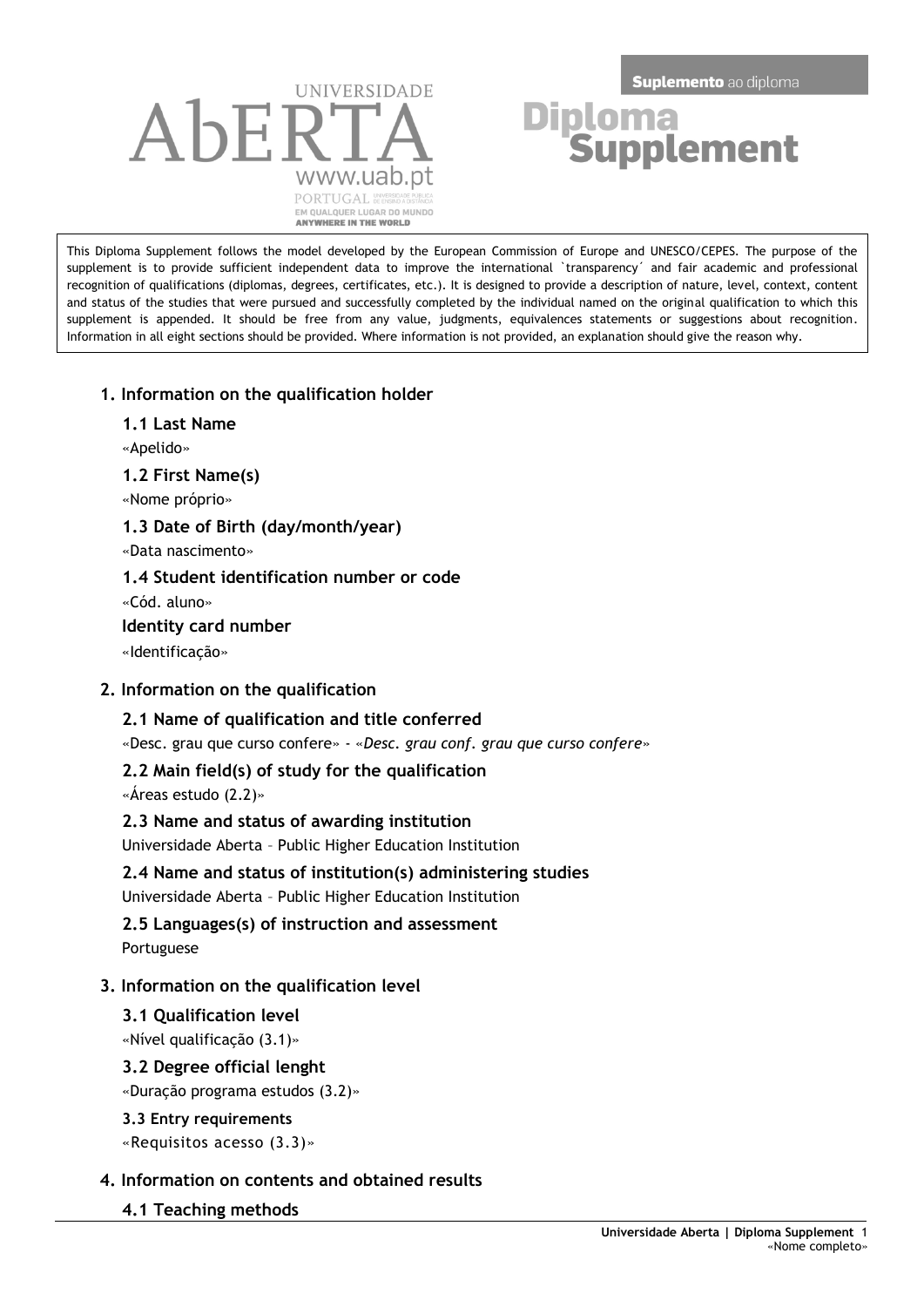



This programme of studies is taught in distance learning mode.

#### **4.2 Programme requirements**

«Requisitos programa estudos (4.2)»

#### **4.3 Programme details, including grades and credits obtained per course unit.**

Course units successfully passed, their grades and credits are listed in Annex I.

## **4.4 Grading system and grading distribution guidance (if available)**

To obtain approval it is required a minimum grade of 10 on a 0-20 scale per course unit.

The fixation of final grades within each class of the ECTS scale took in consideration the distribution of the final grades obtained over the last 3 years in this Degree within at least a total of 30 graduates.

#### **«Nome curso»**

## **[EECC da nota fim de curso]**

**4.5 Final classification or qualification, including qualitative mentions (if applicable).**

Grade: «Nota final (arredondada)» - («Nota final (arred/ext)» values) - «EECC final»

#### **5. Information on qualification function**

#### **5.1 Access to further studies**

«Acesso estudos superiores (5.1)»

## **5.2 Acquisition of professional status (if applicable)**

«Estatuto profissional (5.2)»

#### **6. Additional information**

#### **6.1 Additional information**

«Informações complementares (6.1)»

## **6.2 Other information sources**

«Outras fontes informação (6.2)»

## **7. Certification of the Diploma Supplement**

**7.1 Date**

«Data dia»

## **7.2 Signature**

Rector

\_\_\_\_\_\_\_\_\_\_\_\_\_\_\_\_\_\_\_\_\_\_\_\_\_\_\_\_\_\_\_\_\_\_\_\_\_\_\_\_\_\_\_\_\_\_\_\_\_\_\_\_

## **7.3 Position**

Rector of Universidade Aberta

#### **7.4 Official stamp or seal**

This document is sealed with the university official stamp.

#### **8. Information on the Portuguese Higher Education System (Annex II)**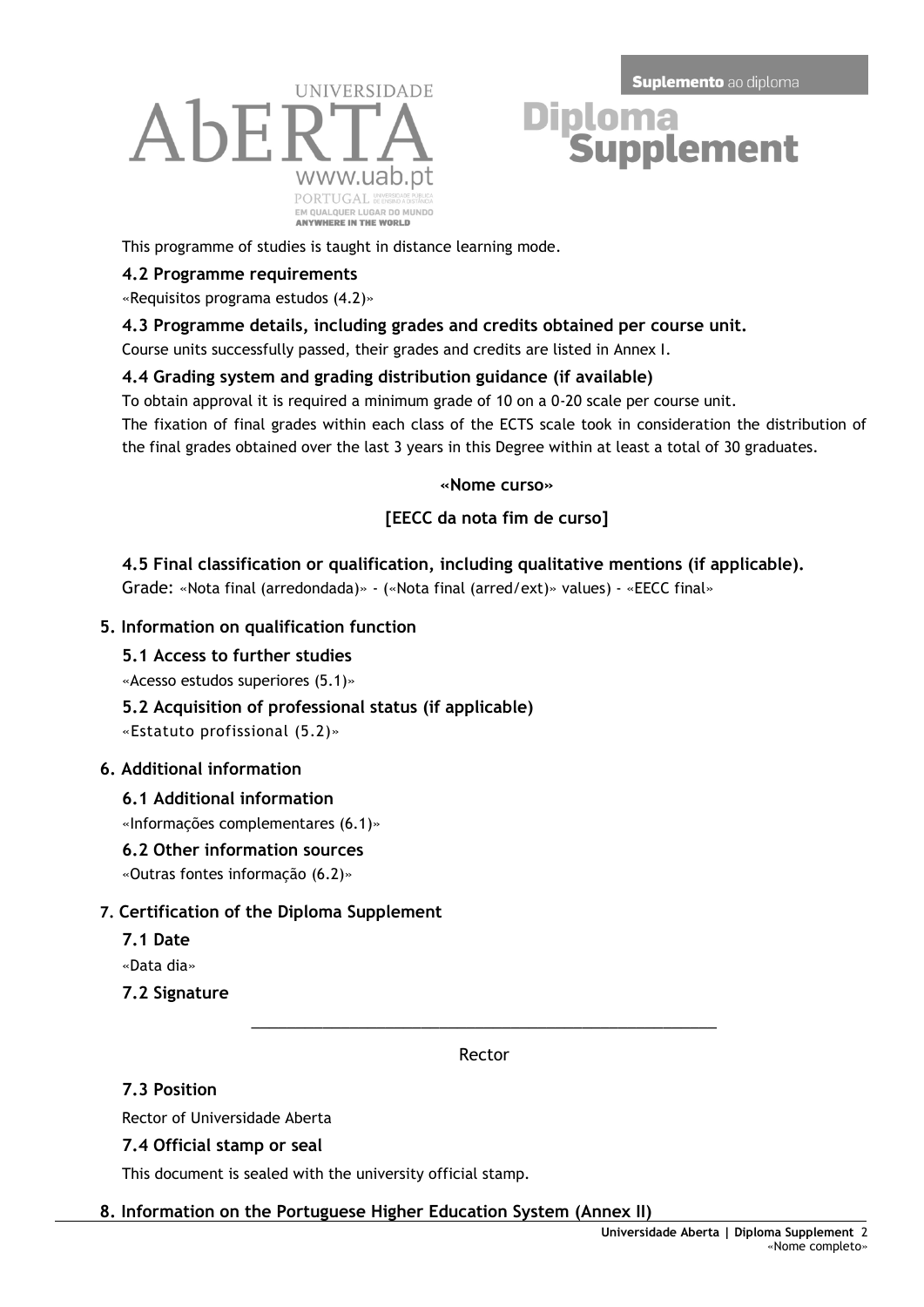

Diploma<br>Supplement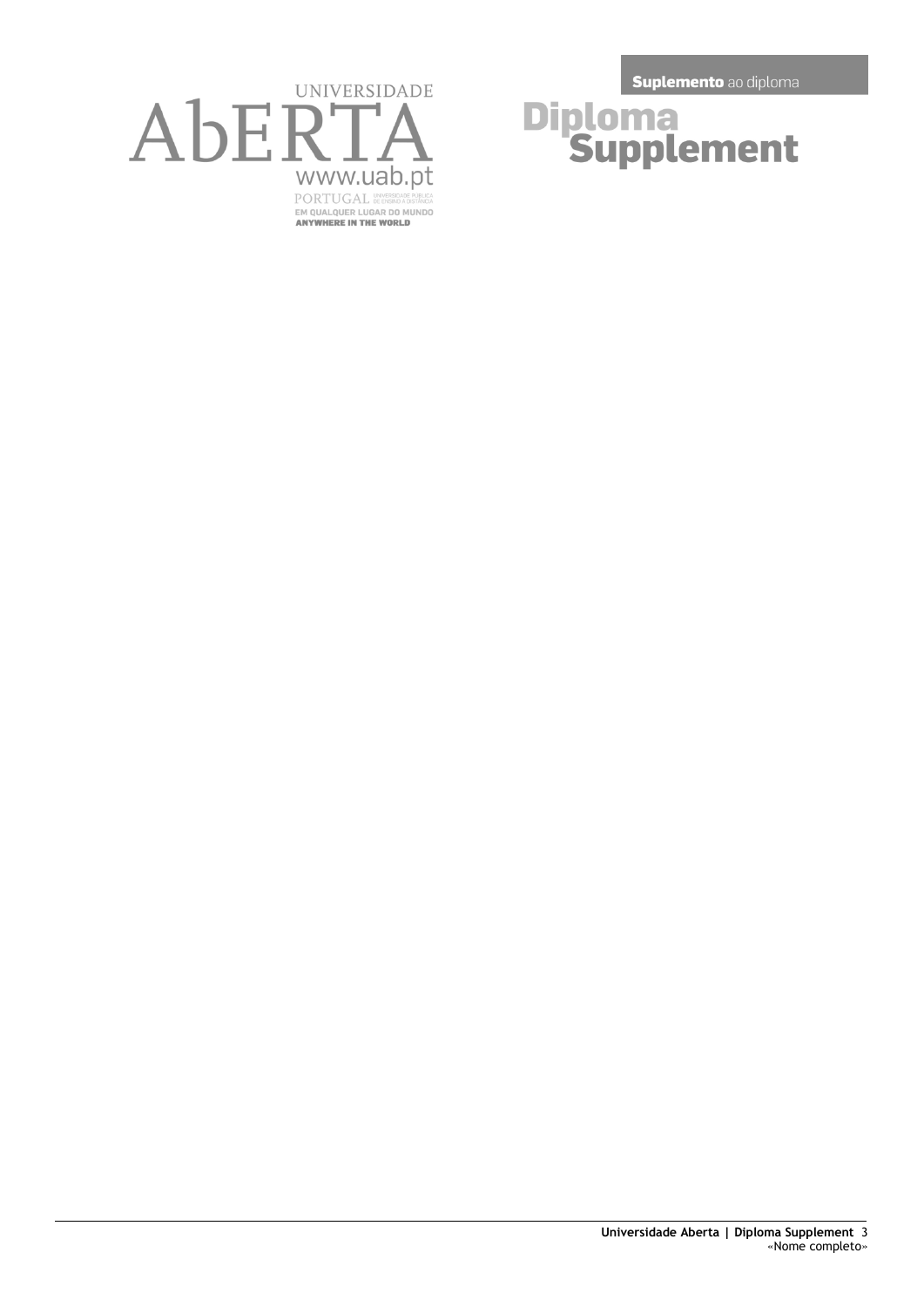

# Diploma<br>Supplement



**Course units successfully** passed at Universidade Aberta

[Campos disciplinas]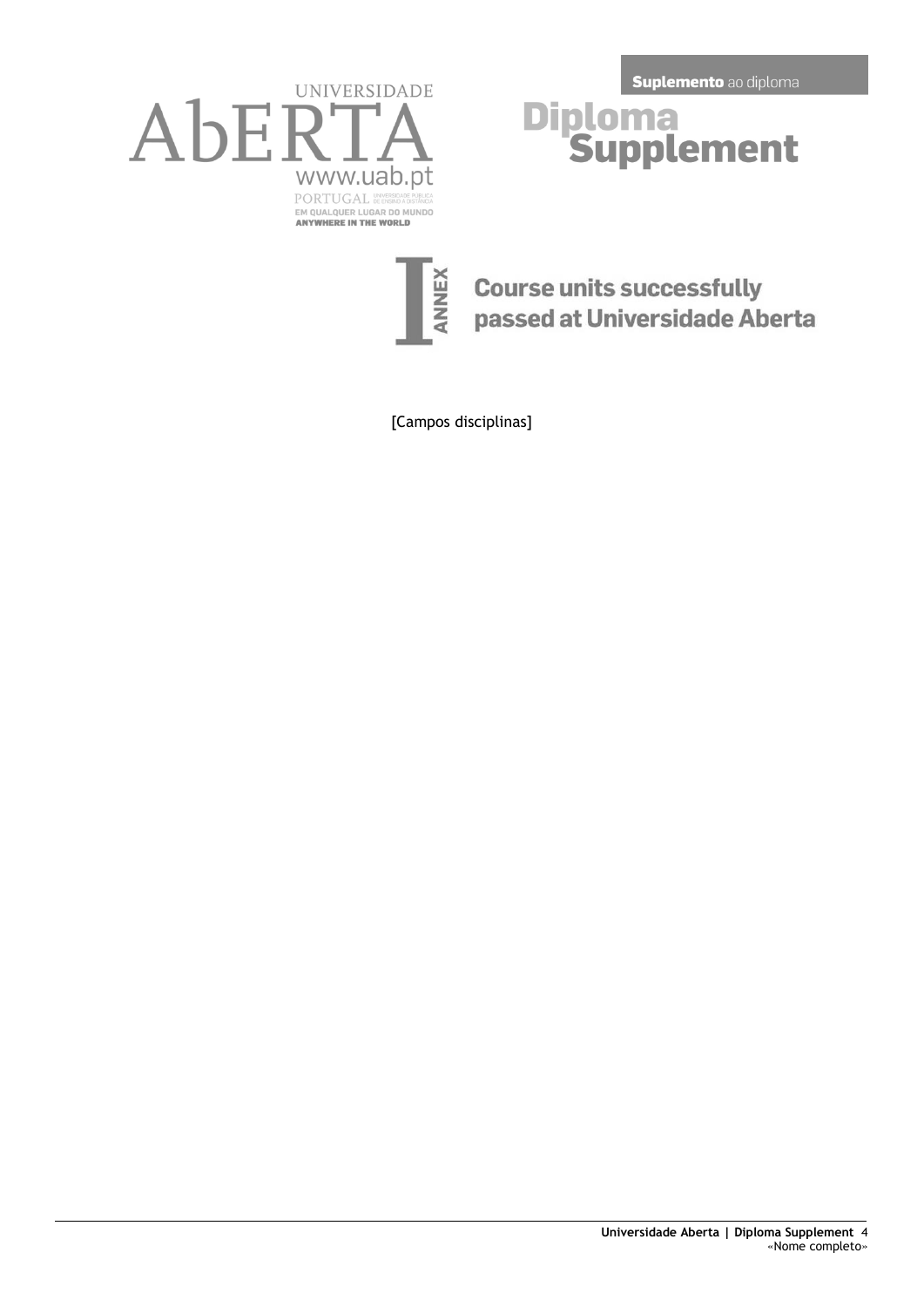## UNIVERSIDADE **AbERT** www.uab.pt

PORTUGAL UNIV EM OUAL OUER LUGAR DO MUNDO ANYWHERE IN THE WORLD



The Framework Law on the Education System (Law no. 46/86 of 14 October, amended by Law no.<br>115/97, dated 19 September and Law no. 49/2005, dated 30 August, republished and renumbered in<br>annex to the latter) establishes the education is for children aged between 3 and the age of entering basic education, and is universal for<br>children from the age of 5. Basic education is universal, compulsory and free and comprises three<br>sequential cycles, th years of schooling) and must be completed by school-aged young people, an obligation that ceases at the age of 18.

#### **National Qualifications Framework**

The National Qualifications Framework (QNQ) was adopted in 2009. It comprises the formal qualifications of all education and training subsystems as well as the non-formal qualifications derived<br>from professional experience

#### **Higher Education Structure**

Portuguese higher education includes university and polytechnic education. University education is<br>provided by public and private university institutions while polytechnic education is provided by<br>public and private non-un recognition by the competent Ministry.

#### *Licenciado* **degree**

Both university and polytechnic education institutions award the degree of *licenciado*. In polytechnic education, the cycle of studies leading to the degree of *licenciado* normally lasts six curricular<br>semesters corresponding to 180 ECTS credits. In exceptional cases covered by national or European Union legislation, it may last up to seven or eight curricular semesters with up to 240 ECTS credits of student work. In university education, the cycle of student work. In university education ranges to the student of stu *licenciatura* study programme, therefore obtaining the required number of credits. The degree of *licenciado* corresponds to the level 6 of the QNQ and EQF.

#### *Mestre* **degree**

Both university and polytechnic education institutions award the degree of mestre. The cycle of<br>studies leading to the degree of mestre ranges from 90 to 120 credits, and normally lasts from three<br>to four curricular semest semesters. In polytechnic education, the cycle of studies leading to the *mestre* degree must ensure predominantly that the student acquires a professional specialization. In university education, the cycle of studies lead cases where the access to the practice of a certain professional activity depends on that length of time in accordance with European Union. Within this cycle of studies, the degree of *literciado* is consolidated within th

#### *Doutor* **degree**

The *Doutor* degree is awarded by universities and university institutes to those who have passed all the course units of the *Doutoramento* study programme, when applicable, and who have publicly defended an original thesis. It may also be awarded on account of a coherent and relevant set of research works or, in the fiel

*Cursos Técnicos Superiores Profissionais* The *técnico superior profissional* diploma is awarded upon completion of a non-degree higher education cycle of studies entitled *curso técnico superior profissional* (CTeSP). It corresponds to a<br>short cycle of studies within the cycle of studies leading to the *licenciado* degree. The CTeSP are<br>provided by polyte universities. The CTeSP have 120 ECTS credits and normally last four curricular semesters including general, scientific and technical subjects, as well as a training period at the workplace.

#### **Other diplomas**

Higher education diplomas may also be awarded following the partial completion of a cycle of studies. In such cases, the chosen title must differ from the title of the final award of the applicable degree.<br>Diplomas may also be awarded for non-degree courses, some of which are regulated, e.g.<br>postgraduate speci **Access conditions**

#### Admission to higher education institutions is subject to *numerus clausus*.

**Admission to the first cycle of studies**

#### *General regime*

National and foreign students wishing to apply to the 1st cycle of studies leading to the *licenciado*<br>degree through the general regime must fulfil the following conditions: - Have successfully completed<br>a secondary educa the entrance exams required for the programme the student wishes to attend with a mark equal or higher than the minimum required (there are higher education institutions that accept foreign tests or<br>exams); - Have fulfilled the prerequisites (when applicable) of the programme the student wishes to<br>attend. An annual c to public higher education through the general regime. Institutional competitions are held for admission to private higher education through the general regime. **Suplemento** ao diploma

# Diploma<br>Supplement

## **Higher Education System**

**Information on the Portuguese** 

#### *Special conditions*

Besides the *regime geral* (general regime), there are special conditions that apply to top-level athletes, Portuguese citizens on an official mission abroad, national or foreign diplomatic staff, permanent staff of the Portuguese Armed Forces, and scholarship holders within the framework of cooperation agreements agreed by Portugal. An annual competition is held by the Directorate-General for Higher Education for admission to public higher education through the special conditions.

**Special competitions**<br> **Special competitions**<br> **Special competitions**<br> **Competitions**<br> **Competition**<br> **Competition**<br> **Competition**<br> **Competition**<br> **Competition**<br> **Competition**<br> **Competition**<br> **Competition**<br> **Competition**<br> for applying to higher education are held by higher education institutions.

#### **Admission to the second cycle of studies**

Those who meet the following conditions may apply to the 2nd cycle of studies leading to the *mestre* degree:  $\cdot$  Holders of the *licenciado* degree or legal equivalent;  $\cdot$  Holders of a foreign academic degree by the the regulations, application requirements and selection criteria for admission to this cycle of studies.<br>The access and admission to the integrated cycle of studies leading to the *mestre* degree are governed the norms app

#### **Admission to the third cycle of studies**

Those who meet the following conditions may apply to the 3rd cycle of studies leading to the *doutor* (doctor) degree: - Holders of a *mestre* (master) degree or legal equivalent; - Holders of a *licenciado* degree who have a particularly relevant academic or scientific *curriculum vitae* that is recognised as attesting the capacity to carry out this cycle of studies by the relevant scientific body of the higher education inst

#### **Admission to CTeSP**

Those who meet the following conditions may apply to a CTeSP: - Holders of a secondary education course or legal equivalent; - Applicants aged over 23 who have passed the special exams for assessing<br>their capacity to attend higher education required for a particular course; - Holders of *especialização*<br>tecnológica di education institutions, according to the field of the course. The competitions are held by higher education institutions.

#### **Classification system**

The *técnico superior profissional* diploma, as well as the *licenciado* and *mestre* degrees are assigned a<br>10-20 final classification on a numerical scale from 0 to 20, as well as its equivalent in the European<br>scale of

#### institute. **WHERE APPLICABLE**

**Former higher education structure**

**Degree programmes**<br>
Prior to Law n°. 49/2005, dated 30 August, and ensuing adoption of the regulatory principles for the<br>
Prior to Law n°. 49/2005, dated 30 August, and ensuing adoption of the regulatory principles for th semesters; - The programmes leading to the *bacharel* degree usually lasted three years, but under certain conditions could be one or two semesters shorter; - The programmes leading to the *licerciado* degree usually laste **Cursos de Especialização Tecnológica**

Higher education institutions were given the deadline of 31 December 2016 to conclude the provision of post-secondary courses aimed at specializzação and raining, entitled Cursos de Especializzação entitles Tecnológica (C